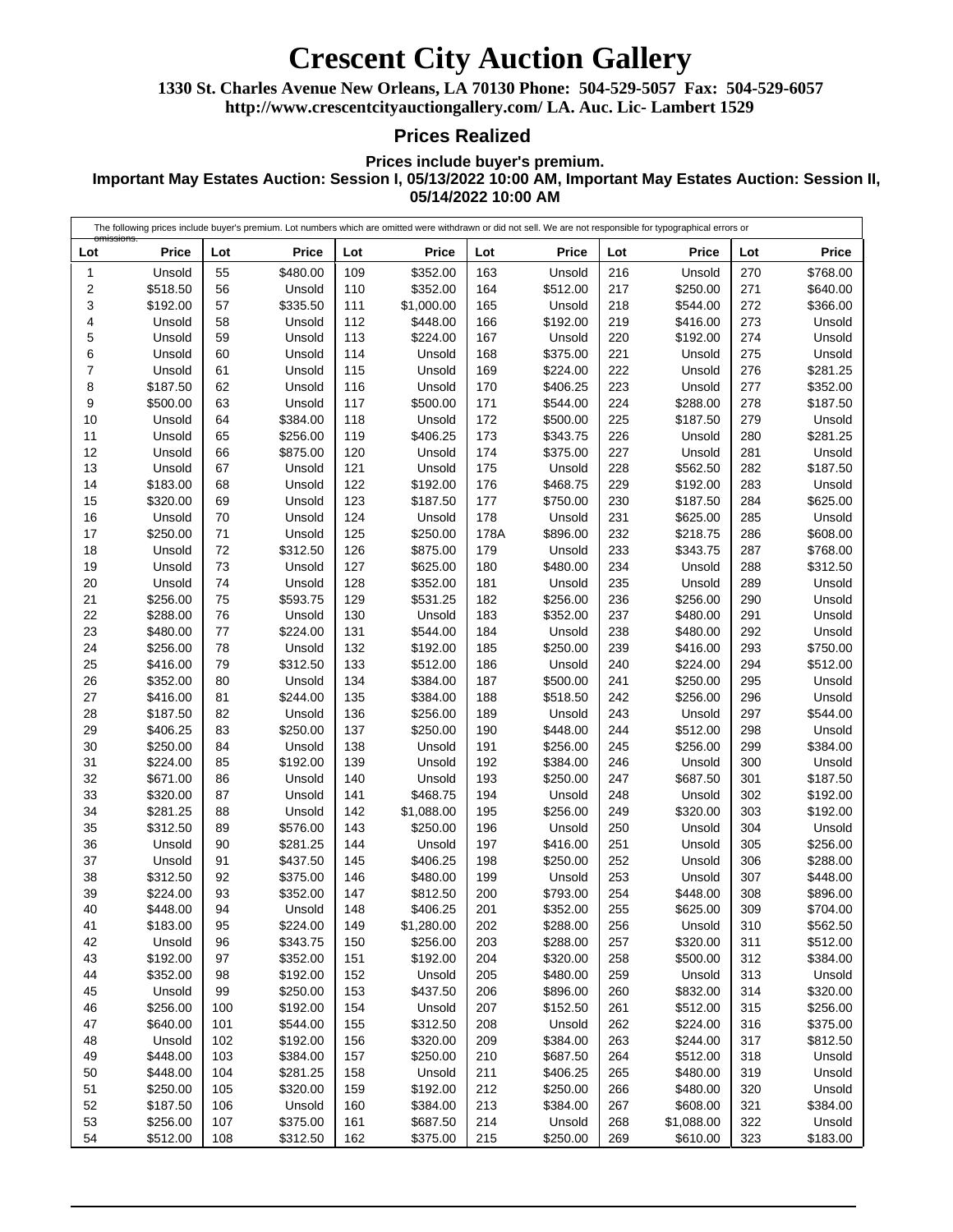# **Crescent City Auction Gallery**

**1330 St. Charles Avenue New Orleans, LA 70130 Phone: 504-529-5057 Fax: 504-529-6057 http://www.crescentcityauctiongallery.com/ LA. Auc. Lic- Lambert 1529**

#### **Prices Realized**

**Prices include buyer's premium.**

**Important May Estates Auction: Session I, 05/13/2022 10:00 AM, Important May Estates Auction: Session II, 05/14/2022 10:00 AM**

| The following prices include buyer's premium. Lot numbers which are omitted were withdrawn or did not sell. We are not responsible for typographical errors or<br><del>omissions.</del> |                      |            |                      |            |                      |            |                    |            |                      |            |                    |
|-----------------------------------------------------------------------------------------------------------------------------------------------------------------------------------------|----------------------|------------|----------------------|------------|----------------------|------------|--------------------|------------|----------------------|------------|--------------------|
| Lot                                                                                                                                                                                     | <b>Price</b>         | Lot        | <b>Price</b>         | Lot        | <b>Price</b>         | Lot        | <b>Price</b>       | Lot        | Price                | Lot        | <b>Price</b>       |
| 324                                                                                                                                                                                     | \$512.00             | 378        | Unsold               | 432        | \$544.00             | 486        | \$544.00           | 540        | \$480.00             | 594        | \$704.00           |
| 325                                                                                                                                                                                     | \$256.00             | 379        | \$192.00             | 433        | \$500.00             | 487        | \$281.25           | 541        | \$512.00             | 595        | \$1,250.00         |
| 326                                                                                                                                                                                     | \$448.00             | 380        | \$192.00             | 434        | \$625.00             | 488        | \$375.00           | 542        | \$288.00             | 596        | \$1,250.00         |
| 327                                                                                                                                                                                     | \$256.00             | 381        | \$320.00             | 435        | \$320.00             | 489        | \$396.50           | 543        | Unsold               | 597        | \$875.00           |
| 328                                                                                                                                                                                     | \$352.00             | 382        | Unsold               | 436        | \$687.50             | 490        | \$320.00           | 544        | \$875.00             | 598        | Unsold             |
| 329                                                                                                                                                                                     | \$576.00             | 383        | \$192.00             | 437        | \$1,088.00           | 491        | Unsold             | 545        | \$448.00             | 599        | \$768.00           |
| 330                                                                                                                                                                                     | Unsold               | 384        | \$192.00             | 438        | \$384.00             | 492        | \$281.25           | 546        | Unsold               | 600        | \$448.00           |
| 331                                                                                                                                                                                     | \$416.00             | 385        | \$320.00             | 439        | Unsold               | 493        | \$427.00           | 547        | Unsold               | 601        | \$2,432.00         |
| 332                                                                                                                                                                                     | Unsold               | 386        | \$384.00             | 440        | Unsold               | 494        | \$256.00           | 548        | \$187.50             | 602        | \$1,062.50         |
| 333                                                                                                                                                                                     | \$500.00             | 387        | \$187.50             | 441        | Unsold               | 495        | \$256.00           | 549        | \$312.50             | 603        | \$406.25           |
| 334                                                                                                                                                                                     | \$256.00             | 388        | \$352.00             | 442        | \$437.50             | 496        | \$187.50           | 550        | \$352.00             | 604        | \$1,875.00         |
| 335                                                                                                                                                                                     | Unsold               | 389        | Unsold               | 443        | \$500.00             | 497        | \$366.00           | 551        | Unsold               | 605        | \$375.00           |
| 336                                                                                                                                                                                     | \$256.00             | 390        | Unsold               | 444        | \$1,000.00           | 498        | \$352.00           | 552        | \$3,750.00           | 606        | \$750.00           |
| 337                                                                                                                                                                                     | \$437.50             | 391        | Unsold               | 445        | \$500.00             | 499        | \$512.00           | 553        | Unsold               | 607        | \$1,187.50         |
| 338                                                                                                                                                                                     | Unsold               | 392        | Unsold               | 446        | \$256.00             | 500        | \$562.50           | 554        | Unsold               | 608        | \$937.50           |
| 339                                                                                                                                                                                     | \$192.00             | 393        | \$416.00             | 447        | \$244.00             | 501        | \$500.00           | 555        | \$256.00             | 609        | \$1,625.00         |
| 340                                                                                                                                                                                     | Unsold               | 394        | \$608.00             | 448        | \$384.00             | 502        | \$610.00           | 556        | \$320.00             | 610        | \$1,000.00         |
| 341                                                                                                                                                                                     | \$256.00             | 395        | \$448.00             | 449        | \$875.00             | 503        | \$468.75           | 557        | \$2,688.00           | 611        | Unsold             |
| 342                                                                                                                                                                                     | \$256.00             | 396        | \$256.00             | 450        | \$896.00             | 504        | Unsold             | 558        | \$366.00             | 612        | \$1,250.00         |
| 343                                                                                                                                                                                     | Unsold               | 397        | \$320.00             | 451        | Unsold               | 505        | Unsold             | 559        | Unsold               | 613        | Unsold             |
| 344                                                                                                                                                                                     | Unsold               | 398        | \$320.00             | 452        | \$192.00<br>\$468.75 | 506        | \$256.00           | 560        | Unsold               | 614        | \$1,088.00         |
| 345                                                                                                                                                                                     | Unsold               | 399        | Unsold               | 453<br>454 |                      | 507        | \$0.00             | 561        | Unsold               | 615        | \$480.00           |
| 346                                                                                                                                                                                     | Unsold               | 400        | \$384.00             |            | Unsold               | 508        | \$244.00           | 562        | \$320.00             | 616        | \$1,062.50         |
| 347<br>348                                                                                                                                                                              | \$187.50<br>\$352.00 | 401<br>402 | \$274.50<br>\$250.00 | 455<br>456 | Unsold               | 509<br>510 | Unsold<br>\$406.25 | 563<br>564 | \$416.00<br>\$250.00 | 617<br>618 | Unsold<br>\$352.00 |
| 349                                                                                                                                                                                     | Unsold               | 403        | Unsold               | 457        | Unsold<br>\$320.00   | 511        | \$576.00           | 565        | Unsold               | 619        | \$281.25           |
| 350                                                                                                                                                                                     | Unsold               | 404        | \$512.00             | 458        | Unsold               | 512        | Unsold             | 566        | \$640.00             | 620        | Unsold             |
| 351                                                                                                                                                                                     | \$768.00             | 405        | \$375.00             | 459        | \$437.50             | 513        | \$256.00           | 567        | Unsold               | 621        | Unsold             |
| 352                                                                                                                                                                                     | \$187.50             | 406        | \$832.00             | 460        | \$416.00             | 514        | \$192.00           | 568        | \$192.00             | 622        | Unsold             |
| 353                                                                                                                                                                                     | \$512.00             | 407        | \$687.50             | 461        | Unsold               | 515        | \$768.00           | 569        | Unsold               | 623        | Unsold             |
| 354                                                                                                                                                                                     | \$187.50             | 408        | \$500.00             | 462        | Unsold               | 516        | \$640.00           | 570        | \$832.00             | 624        | Unsold             |
| 355                                                                                                                                                                                     | \$1,280.00           | 409        | \$384.00             | 463        | Unsold               | 517        | \$832.00           | 571        | Unsold               | 624A       | Unsold             |
| 356                                                                                                                                                                                     | \$875.00             | 410        | \$480.00             | 464        | \$187.50             | 518        | \$1,408.00         | 572        | \$1,000.00           | 625        | Unsold             |
| 357                                                                                                                                                                                     | Unsold               | 411        | \$375.00             | 465        | \$468.75             | 519        | \$625.00           | 573        | \$915.00             | 626        | Unsold             |
| 358                                                                                                                                                                                     | \$384.00             | 412        | \$218.75             | 466        | \$187.50             | 520        | \$1,280.00         | 574        | \$1,536.00           | 627        | \$1,536.00         |
| 359                                                                                                                                                                                     | \$244.00             | 413        | Unsold               | 467        | \$187.50             | 521        | \$384.00           | 575        | \$1,000.00           | 628        | \$500.00           |
| 360                                                                                                                                                                                     | \$305.00             | 414        | \$288.00             | 468        | Unsold               | 522        | \$384.00           | 576        | Unsold               | 629        | Unsold             |
| 361                                                                                                                                                                                     | \$256.00             | 415        | \$312.50             | 469        | \$375.00             | 523        | Unsold             | 577        | \$1,586.00           | 630        | \$1,088.00         |
| 362                                                                                                                                                                                     | \$187.50             | 416        | Unsold               | 470        | Unsold               | 524        | \$375.00           | 578        | Unsold               | 631        | \$1,920.00         |
| 363                                                                                                                                                                                     | \$224.00             | 417        | \$468.75             | 471        | \$2,750.00           | 525        | \$687.50           | 579        | \$1,250.00           | 632        | Unsold             |
| 364                                                                                                                                                                                     | Unsold               | 418        | \$320.00             | 472        | \$384.00             | 526        | \$512.00           | 580        | \$750.00             | 633        | \$625.00           |
| 365                                                                                                                                                                                     | \$500.00             | 419        | \$406.25             | 473        | \$2,125.00           | 527        | \$544.00           | 581        | \$512.00             | 634        | \$1,062.50         |
| 366                                                                                                                                                                                     | Unsold               | 420        | \$406.25             | 474        | \$480.00             | 528        | \$1,250.00         | 582        | Unsold               | 635        | \$2,750.00         |
| 367                                                                                                                                                                                     | Unsold               | 421        | \$608.00             | 475        | \$625.00             | 529        | \$256.00           | 583        | Unsold               | 636        | \$832.00           |
| 368                                                                                                                                                                                     | Unsold               | 422        | \$457.50             | 476        | \$500.00             | 530        | \$384.00           | 584        | Unsold               | 637        | Unsold             |
| 369                                                                                                                                                                                     | \$750.00             | 423        | \$544.00             | 477        | \$480.00             | 531        | Unsold             | 585        | \$1,125.00           | 638        | \$608.00           |
| 370                                                                                                                                                                                     | Unsold               | 424        | \$544.00             | 478        | Unsold               | 532        | \$7,040.00         | 586        | \$1,250.00           | 639        | \$2,125.00         |
| 371                                                                                                                                                                                     | \$768.00             | 425        | \$352.00             | 479        | \$531.25             | 533        | \$750.00           | 587        | \$896.00             | 640        | Unsold             |
| 372                                                                                                                                                                                     | \$320.00             | 426        | Unsold               | 480        | \$250.00             | 534        | \$416.00           | 588        | \$1,500.00           | 641        | \$2,944.00         |
| 373                                                                                                                                                                                     | Unsold               | 427        | \$750.00             | 481        | \$187.50             | 535        | \$384.00           | 589        | \$416.00             | 642        | \$3,584.00         |
| 374                                                                                                                                                                                     | Unsold               | 428        | Unsold               | 482        | \$468.75             | 536        | \$512.00           | 590        | \$500.00             | 643        | \$2,176.00         |
| 375                                                                                                                                                                                     | \$384.00             | 429        | Unsold               | 483        | \$406.25             | 537        | \$480.00           | 591        | \$512.00             | 644        | \$1,152.00         |
| 376                                                                                                                                                                                     | \$187.50             | 430        | \$732.00             | 484        | \$593.75             | 538        | \$312.50           | 592        | Unsold               | 645        | \$1,216.00         |
| 377                                                                                                                                                                                     | Unsold               | 431        | \$256.00             | 485        | \$187.50             | 539        | \$640.00           | 593        | \$1,000.00           | 646        | \$1,152.00         |